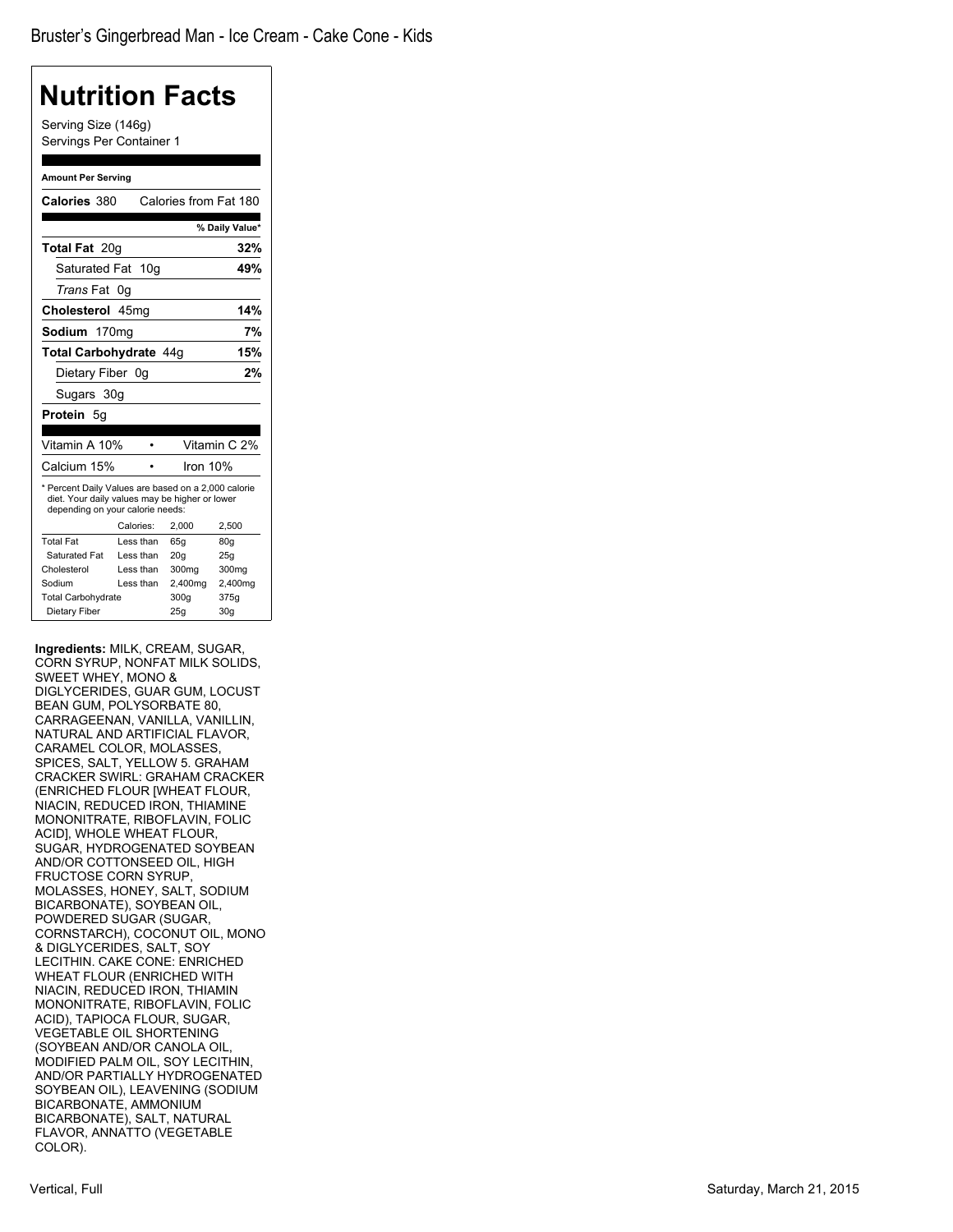| Nutrition Facts                                                                                                                           |                               |                       |                 |  |  |
|-------------------------------------------------------------------------------------------------------------------------------------------|-------------------------------|-----------------------|-----------------|--|--|
| Serving Size (216g)<br>Servings Per Container 1                                                                                           |                               |                       |                 |  |  |
|                                                                                                                                           |                               |                       |                 |  |  |
| Amount Per Serving                                                                                                                        |                               |                       |                 |  |  |
| Calories 560                                                                                                                              |                               | Calories from Fat 280 |                 |  |  |
|                                                                                                                                           |                               |                       | % Daily Value*  |  |  |
| Total Fat 31q                                                                                                                             |                               |                       | 47%             |  |  |
| Saturated Fat                                                                                                                             | 15q                           |                       | 74%             |  |  |
| <b>Trans Fat</b>                                                                                                                          | 0g                            |                       |                 |  |  |
| Cholesterol                                                                                                                               | 65 <sub>mq</sub>              |                       | 22%             |  |  |
| Sodium 250mg                                                                                                                              |                               |                       | 10%             |  |  |
|                                                                                                                                           | 21%<br>Total Carbohydrate 63g |                       |                 |  |  |
| 3%<br>Dietary Fiber <1g                                                                                                                   |                               |                       |                 |  |  |
| Sugars 44g                                                                                                                                |                               |                       |                 |  |  |
| Protein 7g                                                                                                                                |                               |                       |                 |  |  |
|                                                                                                                                           |                               |                       |                 |  |  |
| Vitamin A 15%                                                                                                                             |                               |                       | Vitamin C 4%    |  |  |
| Calcium 20%                                                                                                                               |                               | Iron 15%              |                 |  |  |
| * Percent Daily Values are based on a 2,000 calorie<br>diet. Your daily values may be higher or lower<br>depending on your calorie needs: |                               |                       |                 |  |  |
|                                                                                                                                           | Calories:                     | 2,000                 | 2,500           |  |  |
| <b>Total Fat</b>                                                                                                                          | Less than                     | 65q                   | 80q             |  |  |
| Saturated Fat                                                                                                                             | Less than                     | 20q                   | 25q             |  |  |
| Cholesterol                                                                                                                               | Less than                     | 300mg                 | 300mg           |  |  |
| Sodium<br><b>Total Carbohydrate</b>                                                                                                       | Less than                     | 2,400mg<br>300q       | 2,400mg<br>375g |  |  |
| Dietary Fiber                                                                                                                             |                               | 25q                   | 30 <sub>g</sub> |  |  |
|                                                                                                                                           |                               |                       |                 |  |  |
| Ingredients: MILK, CREAM, SUGAR,                                                                                                          |                               |                       |                 |  |  |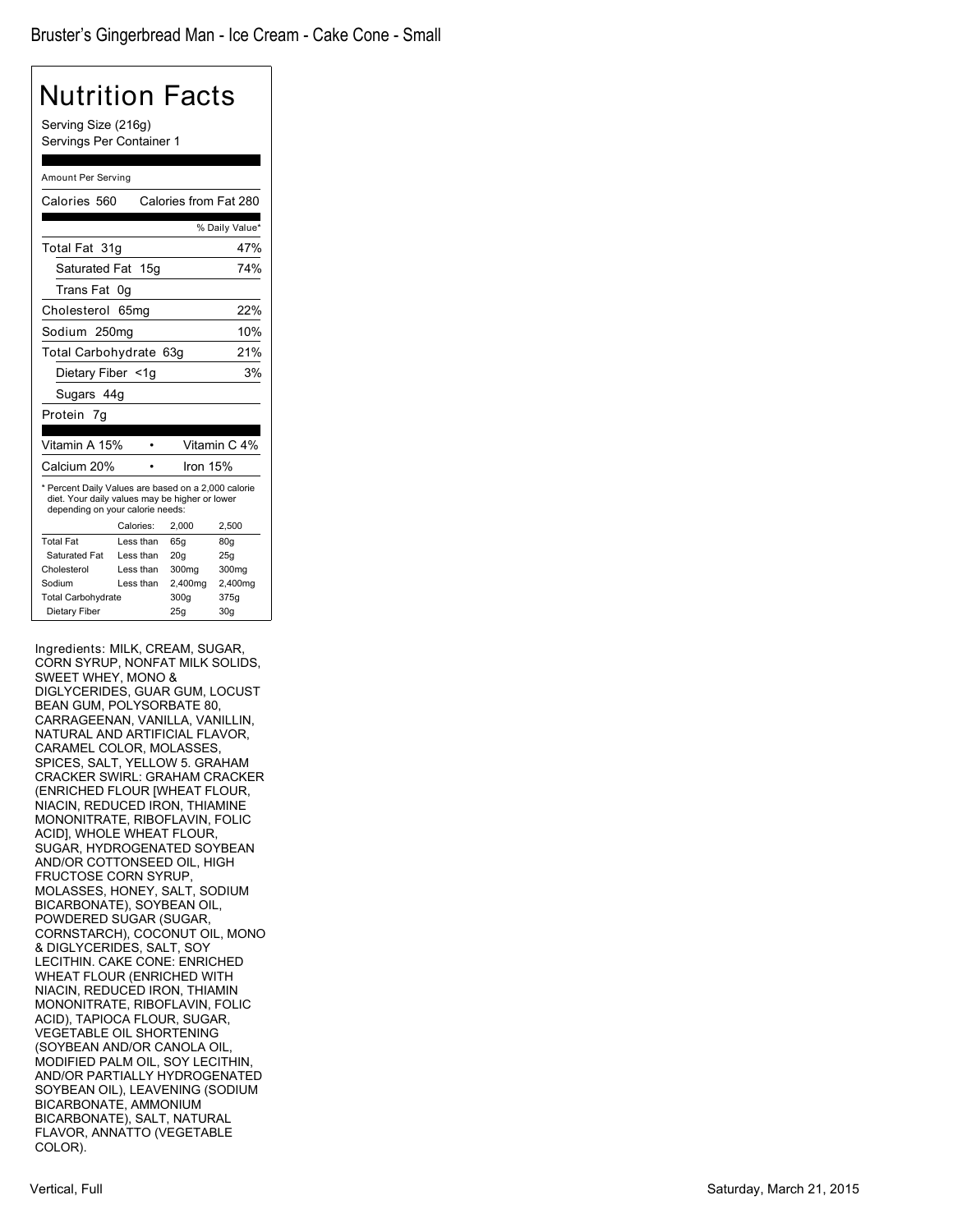| Nutrition Facts                                                                                                                           |                                                         |                       |                   |  |  |
|-------------------------------------------------------------------------------------------------------------------------------------------|---------------------------------------------------------|-----------------------|-------------------|--|--|
| Serving Size (286g)<br>Servings Per Container 1                                                                                           |                                                         |                       |                   |  |  |
| Amount Per Serving                                                                                                                        |                                                         |                       |                   |  |  |
| Calories 730                                                                                                                              |                                                         | Calories from Fat 370 |                   |  |  |
|                                                                                                                                           |                                                         |                       | % Daily Value*    |  |  |
| Total Fat 41q                                                                                                                             |                                                         |                       | 63%               |  |  |
| Saturated Fat 20g                                                                                                                         |                                                         |                       | 99%               |  |  |
| Trans Fat                                                                                                                                 | 0g                                                      |                       |                   |  |  |
| Cholesterol 85mg                                                                                                                          |                                                         |                       | 29%               |  |  |
| Sodium 330mg                                                                                                                              |                                                         |                       | 14%               |  |  |
| Total Carbohydrate 83g                                                                                                                    |                                                         |                       | 28%               |  |  |
| Dietary Fiber <1g                                                                                                                         |                                                         |                       | 4%                |  |  |
| Sugars 59g                                                                                                                                |                                                         |                       |                   |  |  |
| Protein 9q                                                                                                                                |                                                         |                       |                   |  |  |
|                                                                                                                                           |                                                         |                       |                   |  |  |
| Vitamin A 20%                                                                                                                             | ٠                                                       |                       | Vitamin C 6%      |  |  |
| Calcium 25%                                                                                                                               |                                                         | Iron 20%              |                   |  |  |
| * Percent Daily Values are based on a 2,000 calorie<br>diet. Your daily values may be higher or lower<br>depending on your calorie needs: |                                                         |                       |                   |  |  |
|                                                                                                                                           | Calories:                                               | 2,000                 | 2,500             |  |  |
| <b>Total Fat</b>                                                                                                                          | Less than                                               | 65q                   | 80g               |  |  |
| Saturated Fat                                                                                                                             | Less than                                               | 20 <sub>g</sub>       | 25g               |  |  |
| Cholesterol                                                                                                                               | Less than                                               | 300mg                 | 300 <sub>mg</sub> |  |  |
|                                                                                                                                           | Less than<br>Sodium<br>2,400mg<br>2,400mg               |                       |                   |  |  |
| Dietary Fiber                                                                                                                             | <b>Total Carbohydrate</b><br>300q<br>375g<br>25g<br>30g |                       |                   |  |  |
|                                                                                                                                           |                                                         |                       |                   |  |  |
| Ingredients: MILK, CREAM, SUGAR,<br>CORN SYRUP, NONFAT MILK SOLIDS,                                                                       |                                                         |                       |                   |  |  |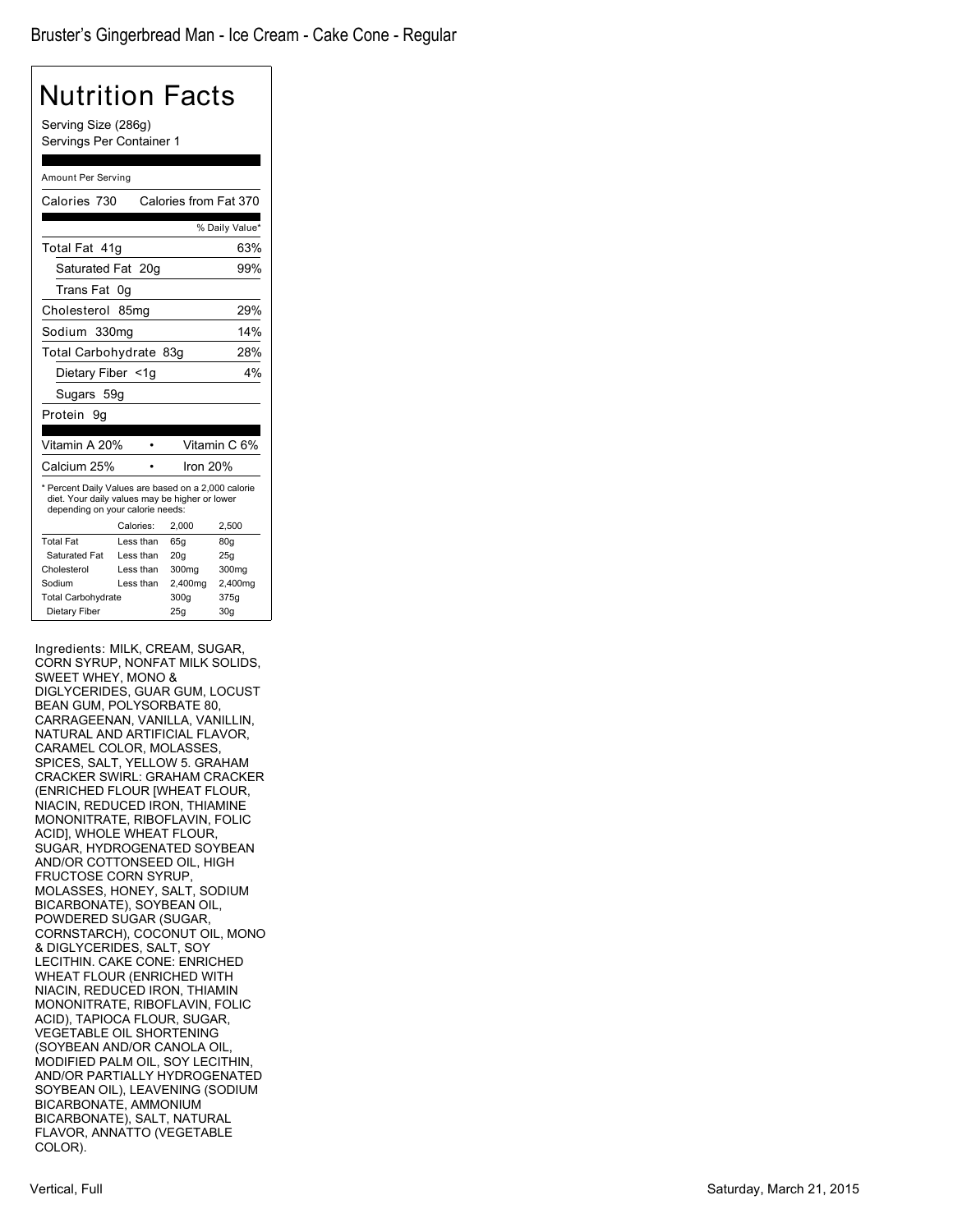| Serving Size (140g)                                                                                                                       |                 |                       |                |  |
|-------------------------------------------------------------------------------------------------------------------------------------------|-----------------|-----------------------|----------------|--|
| Servings Per Container 1                                                                                                                  |                 |                       |                |  |
|                                                                                                                                           |                 |                       |                |  |
| Amount Per Serving                                                                                                                        |                 |                       |                |  |
| Calories 350                                                                                                                              |                 | Calories from Fat 180 |                |  |
|                                                                                                                                           |                 |                       | % Daily Value* |  |
| Total Fat 20g                                                                                                                             |                 |                       | 31%            |  |
| Saturated Fat                                                                                                                             | 10 <sub>q</sub> |                       | 49%            |  |
| Trans Fat 0g                                                                                                                              |                 |                       |                |  |
| Cholesterol                                                                                                                               | 45mg            |                       | 14%            |  |
| Sodium 160mg                                                                                                                              |                 |                       | 7%             |  |
| Total Carbohydrate 39g                                                                                                                    |                 |                       | 13%            |  |
|                                                                                                                                           |                 |                       | 2%             |  |
| Dietary Fiber 0g                                                                                                                          |                 |                       |                |  |
| Sugars 29g                                                                                                                                |                 |                       |                |  |
| Protein 4q                                                                                                                                |                 |                       |                |  |
| Vitamin A 10%                                                                                                                             |                 |                       | Vitamin C 2%   |  |
| Calcium 15%                                                                                                                               |                 | Iron 8%               |                |  |
| * Percent Daily Values are based on a 2,000 calorie<br>diet. Your daily values may be higher or lower<br>depending on your calorie needs: |                 |                       |                |  |
|                                                                                                                                           | Calories:       | 2,000                 | 2,500          |  |
| <b>Total Fat</b>                                                                                                                          | Less than       | 65g                   | 80g            |  |
| <b>Saturated Fat</b>                                                                                                                      | Less than       | 20 <sub>g</sub>       | 25g            |  |
| Cholesterol                                                                                                                               | Less than       | 300mg                 | 300mg          |  |
| Sodium                                                                                                                                    | Less than       | 2,400mg               | 2,400mg        |  |
| <b>Total Carbohydrate</b><br>300q<br>375g<br>Dietary Fiber<br>30 <sub>g</sub><br>25g                                                      |                 |                       |                |  |

Ingredients: MILK, CREAM, SUGAR, CORN SYRUP, NONFAT MILK SOLIDS, SWEET WHEY, MONO & DIGLYCERIDES, GUAR GUM, LOCUST BEAN GUM, POLYSORBATE 80, CARRAGEENAN, VANILLA, VANILLIN, NATURAL AND ARTIFICIAL FLAVOR, CARAMEL COLOR, MOLASSES, SPICES, SALT, YELLOW 5. GRAHAM CRACKER SWIRL: GRAHAM CRACKER (ENRICHED FLOUR [WHEAT FLOUR, NIACIN, REDUCED IRON, THIAMINE MONONITRATE, RIBOFLAVIN, FOLIC ACID], WHOLE WHEAT FLOUR, SUGAR, HYDROGENATED SOYBEAN AND/OR COTTONSEED OIL, HIGH FRUCTOSE CORN SYRUP, MOLASSES, HONEY, SALT, SODIUM BICARBONATE), SOYBEAN OIL, POWDERED SUGAR (SUGAR, CORNSTARCH), COCONUT OIL, MONO & DIGLYCERIDES, SALT, SOY LECITHIN.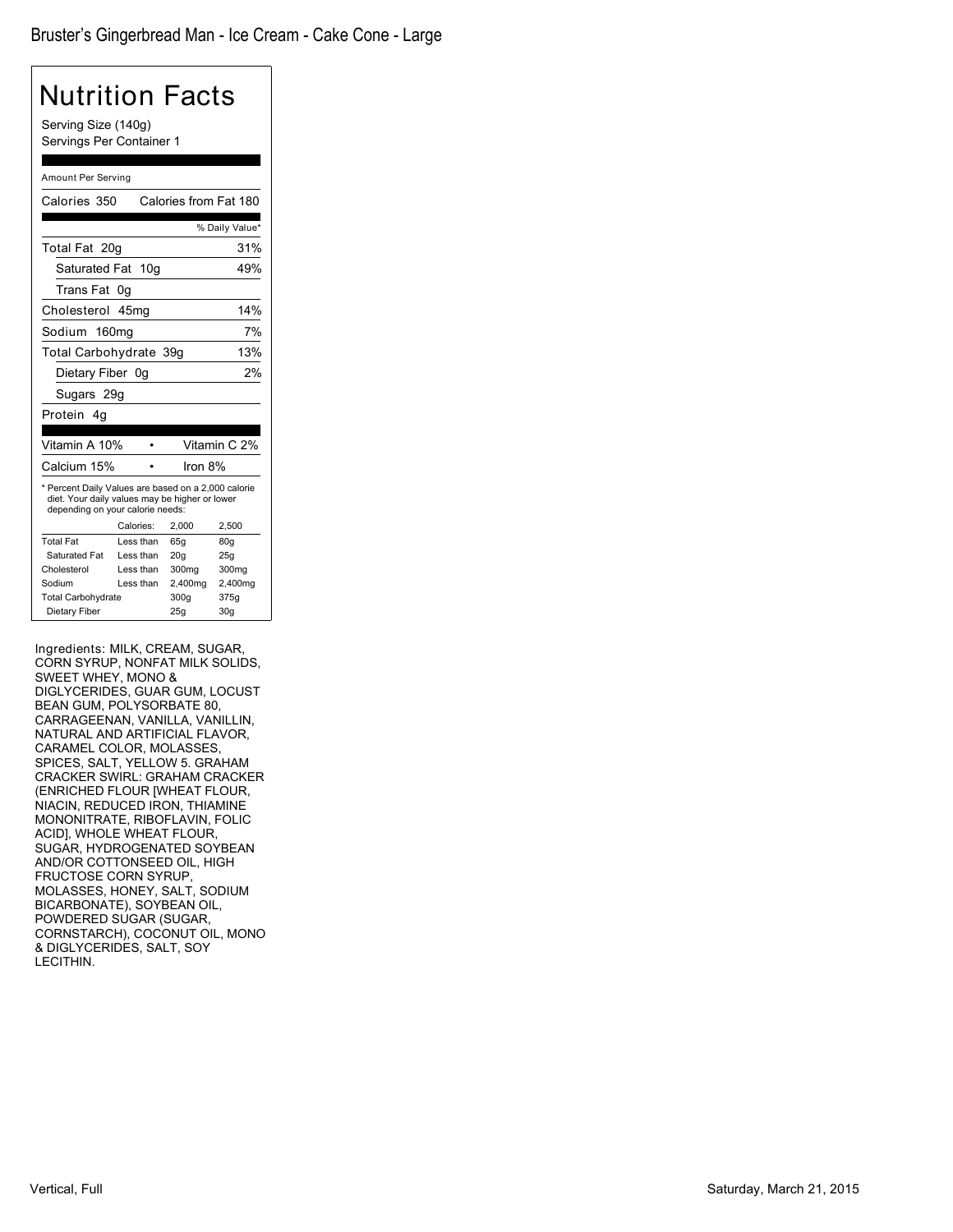## Nutrition Facts Serving Size (210g) Servings Per Container 1 Amount Per Serving Calories 530 Calories from Fat 280 % Daily Value\* Total Fat 31g 47% Saturated Fat 15g 74% Trans Fat 0g Cholesterol 65mg 22% Sodium 240mg 10% Total Carbohydrate 58g 19% Dietary Fiber <1g 3% Sugars 44g Protein 6g Vitamin A 15% • Vitamin C 4%

Calcium 20% • Iron 15% \* Percent Daily Values are based on a 2,000 calorie diet. Your daily values may be higher or lower depending on your calorie needs: Calories: 2,000 2,500 Total Fat Less than 65g 80g<br>Saturated Fat Less than 20g 25g Saturated Fat Less than 20g Cholesterol Less than 300mg 300mg Sodium Less than 2,400mg 2,400mg<br>Total Carbohydrate 300g 375g

Dietary Fiber 25g 30g

Total Carbohydrate

Ingredients: MILK, CREAM, SUGAR, CORN SYRUP, NONFAT MILK SOLIDS, SWEET WHEY, MONO & DIGLYCERIDES, GUAR GUM, LOCUST BEAN GUM, POLYSORBATE 80, CARRAGEENAN, VANILLA, VANILLIN, NATURAL AND ARTIFICIAL FLAVOR, CARAMEL COLOR, MOLASSES, SPICES, SALT, YELLOW 5. GRAHAM CRACKER SWIRL: GRAHAM CRACKER (ENRICHED FLOUR [WHEAT FLOUR, NIACIN, REDUCED IRON, THIAMINE MONONITRATE, RIBOFLAVIN, FOLIC ACID], WHOLE WHEAT FLOUR, SUGAR, HYDROGENATED SOYBEAN AND/OR COTTONSEED OIL, HIGH FRUCTOSE CORN SYRUP, MOLASSES, HONEY, SALT, SODIUM BICARBONATE), SOYBEAN OIL, POWDERED SUGAR (SUGAR, CORNSTARCH), COCONUT OIL, MONO & DIGLYCERIDES, SALT, SOY LECITHIN.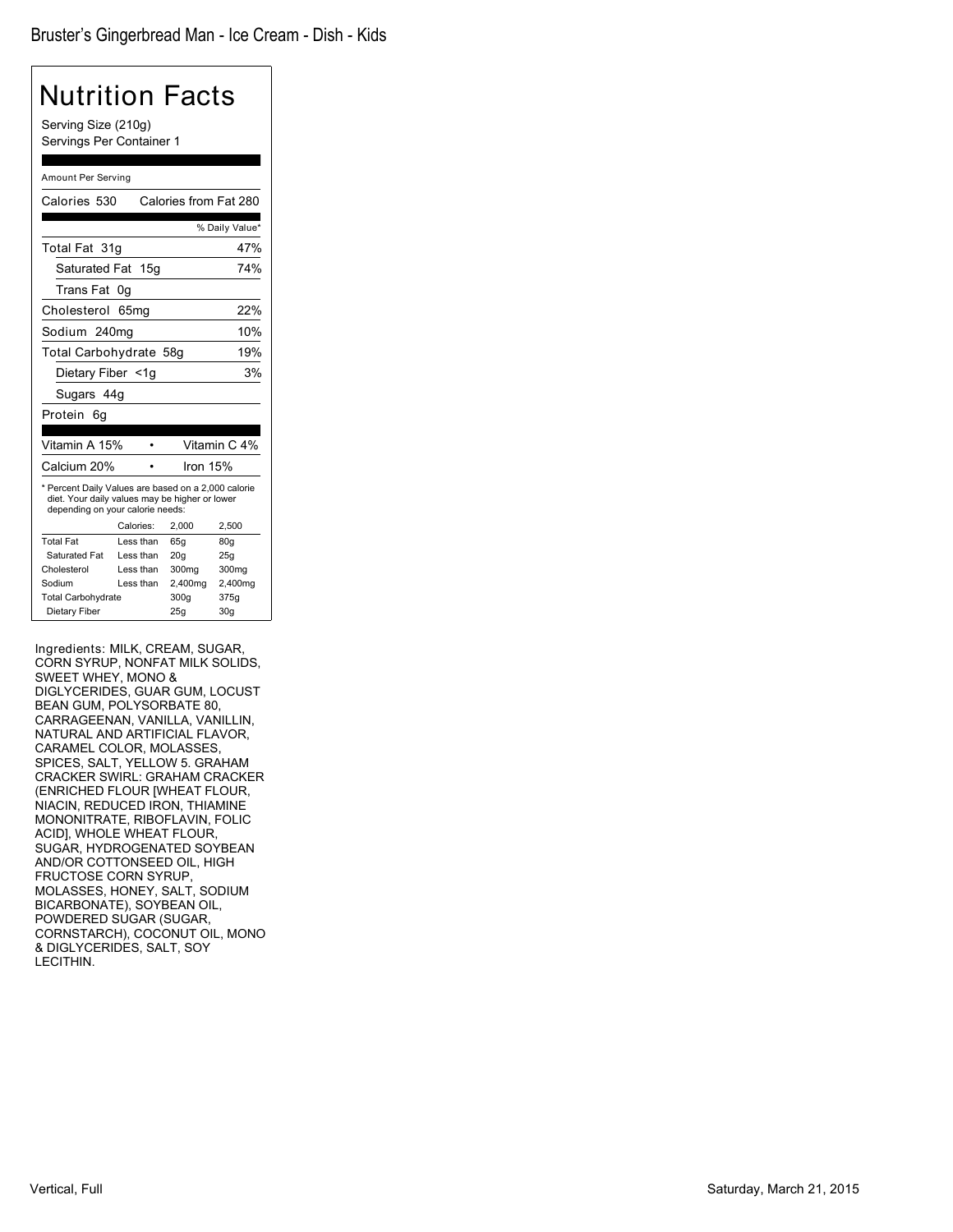| Nutrition Facts                                                                                                                           |                               |                       |                |  |
|-------------------------------------------------------------------------------------------------------------------------------------------|-------------------------------|-----------------------|----------------|--|
| Serving Size (280g)<br>Servings Per Container 1                                                                                           |                               |                       |                |  |
|                                                                                                                                           |                               |                       |                |  |
| Amount Per Serving                                                                                                                        |                               |                       |                |  |
| Calories 710                                                                                                                              |                               | Calories from Fat 370 |                |  |
|                                                                                                                                           |                               |                       | % Daily Value* |  |
| Total Fat 41q                                                                                                                             |                               |                       | 63%            |  |
| Saturated Fat 20g                                                                                                                         |                               |                       | 99%            |  |
| Trans Fat 0g                                                                                                                              |                               |                       |                |  |
| Cholesterol 85mg                                                                                                                          |                               |                       | 29%            |  |
|                                                                                                                                           | 13%<br>Sodium 320mg           |                       |                |  |
|                                                                                                                                           | 26%<br>Total Carbohydrate 78g |                       |                |  |
|                                                                                                                                           | 4%<br>Dietary Fiber <1g       |                       |                |  |
| Sugars 59g                                                                                                                                |                               |                       |                |  |
| Protein 8q                                                                                                                                |                               |                       |                |  |
|                                                                                                                                           |                               |                       |                |  |
| Vitamin A 20%                                                                                                                             |                               |                       | Vitamin C 6%   |  |
| Calcium 25%                                                                                                                               |                               | Iron 20%              |                |  |
| * Percent Daily Values are based on a 2,000 calorie<br>diet. Your daily values may be higher or lower<br>depending on your calorie needs: |                               |                       |                |  |
|                                                                                                                                           | Calories:                     | 2,000                 | 2,500          |  |
| <b>Total Fat</b>                                                                                                                          | Less than                     | 65g                   | 80g            |  |
| Saturated Fat                                                                                                                             | Less than                     | 20g                   | 25g            |  |
| Cholesterol                                                                                                                               | Less than                     | 300mg                 | 300mg          |  |
| Sodium                                                                                                                                    | Less than                     | 2,400mg               | 2,400mg        |  |
| <b>Total Carbohydrate</b>                                                                                                                 |                               | 300g                  | 375g           |  |
| Dietary Fiber                                                                                                                             |                               | 25g                   | 30q            |  |

Ingredients: MILK, CREAM, SUGAR, CORN SYRUP, NONFAT MILK SOLIDS, SWEET WHEY, MONO & DIGLYCERIDES, GUAR GUM, LOCUST BEAN GUM, POLYSORBATE 80, CARRAGEENAN, VANILLA, VANILLIN, NATURAL AND ARTIFICIAL FLAVOR, CARAMEL COLOR, MOLASSES, SPICES, SALT, YELLOW 5. GRAHAM CRACKER SWIRL: GRAHAM CRACKER (ENRICHED FLOUR [WHEAT FLOUR, NIACIN, REDUCED IRON, THIAMINE MONONITRATE, RIBOFLAVIN, FOLIC ACID], WHOLE WHEAT FLOUR, SUGAR, HYDROGENATED SOYBEAN AND/OR COTTONSEED OIL, HIGH FRUCTOSE CORN SYRUP, MOLASSES, HONEY, SALT, SODIUM BICARBONATE), SOYBEAN OIL, POWDERED SUGAR (SUGAR, CORNSTARCH), COCONUT OIL, MONO & DIGLYCERIDES, SALT, SOY LECITHIN.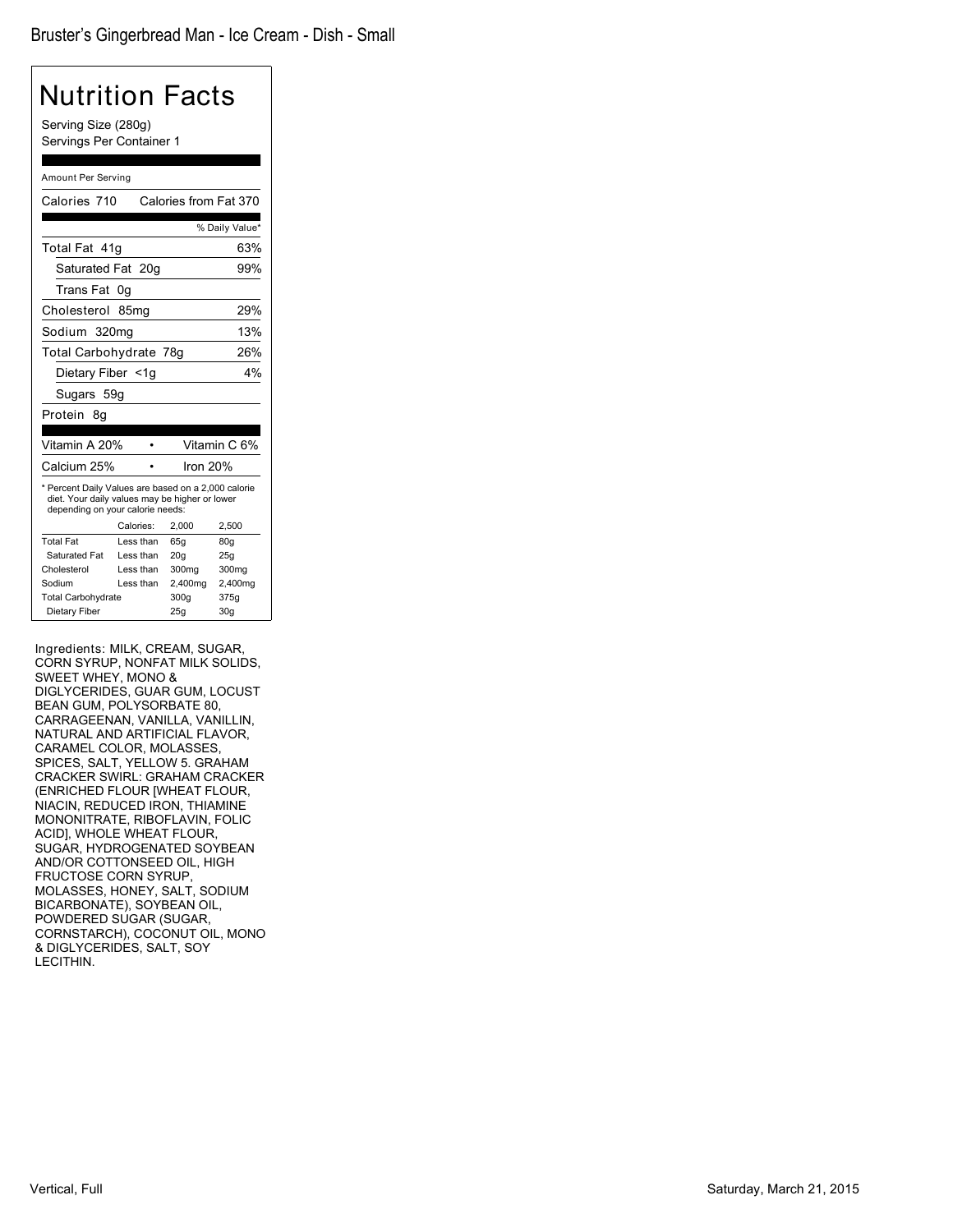| Nutrition Facts                                                                                                                           |                        |                       |                |  |
|-------------------------------------------------------------------------------------------------------------------------------------------|------------------------|-----------------------|----------------|--|
| Serving Size (153g)<br>Servings Per Container 1                                                                                           |                        |                       |                |  |
|                                                                                                                                           |                        |                       |                |  |
| Amount Per Serving                                                                                                                        |                        |                       |                |  |
| Calories 410                                                                                                                              |                        | Calories from Fat 190 |                |  |
|                                                                                                                                           |                        |                       | % Daily Value* |  |
| Total Fat 21g                                                                                                                             |                        |                       | 32%            |  |
| Saturated Fat                                                                                                                             | 10 <sub>q</sub>        |                       | 49%            |  |
| Trans Fat 0g                                                                                                                              |                        |                       |                |  |
| Cholesterol                                                                                                                               | 45mq                   |                       | 14%            |  |
|                                                                                                                                           |                        |                       |                |  |
| Sodium 180mg                                                                                                                              |                        |                       | 8%             |  |
| Total Carbohydrate 51g                                                                                                                    |                        |                       | 17%            |  |
| Dietary Fiber 0g                                                                                                                          |                        |                       | 2%             |  |
| Sugars 32g                                                                                                                                |                        |                       |                |  |
| Protein<br>-5a                                                                                                                            |                        |                       |                |  |
|                                                                                                                                           |                        |                       |                |  |
| Vitamin A 10%                                                                                                                             |                        |                       | Vitamin C 2%   |  |
| Calcium 15%                                                                                                                               |                        | Iron $10%$            |                |  |
| * Percent Daily Values are based on a 2,000 calorie<br>diet. Your daily values may be higher or lower<br>depending on your calorie needs: |                        |                       |                |  |
|                                                                                                                                           | Calories:              | 2,000                 | 2,500          |  |
| <b>Total Fat</b><br>Saturated Fat                                                                                                         | Less than<br>Less than | 65q<br>20q            | 80q<br>25q     |  |
| Cholesterol                                                                                                                               | Less than              | 300mg                 | 300mg          |  |
| Sodium                                                                                                                                    | Less than              | 2,400mg               | 2,400mg        |  |
| <b>Total Carbohydrate</b>                                                                                                                 |                        | 300q                  | 375g           |  |
| Dietary Fiber<br>25g<br>30 <sub>g</sub>                                                                                                   |                        |                       |                |  |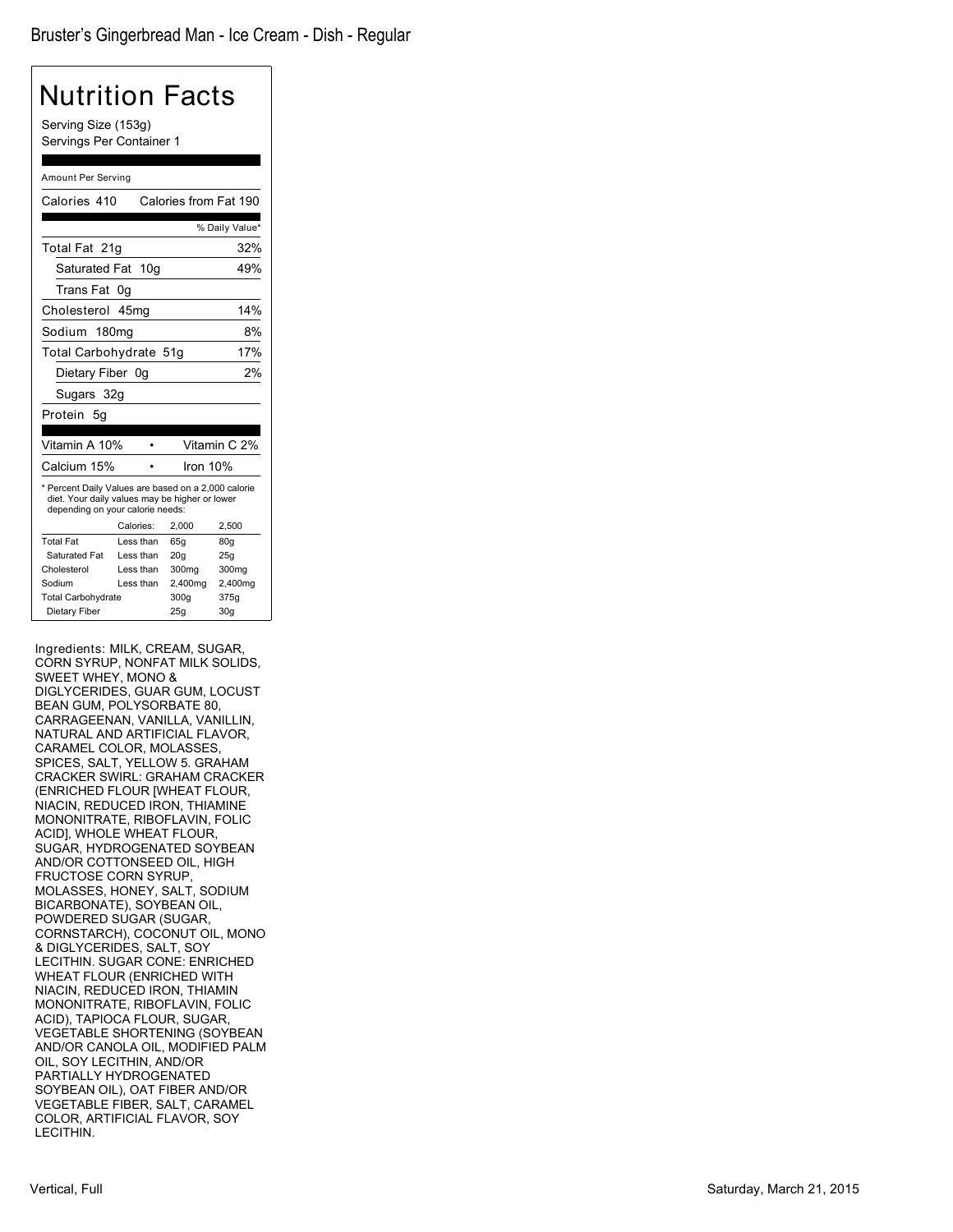## Nutrition Facts Serving Size (223g) Servings Per Container 1 Amount Per Serving Calories 580 Calories from Fat 280 % Daily Value\* Total Fat 31g 47% Saturated Fat 15g 74% Trans Fat 0g Cholesterol 65mg 22% Sodium 260mg 11% Total Carbohydrate 70g 23% Dietary Fiber <1g 3%

Sugars 47g

| Protein 7q                                                                                                                                |           |            |                   |  |
|-------------------------------------------------------------------------------------------------------------------------------------------|-----------|------------|-------------------|--|
|                                                                                                                                           |           |            |                   |  |
| Vitamin A 15%                                                                                                                             |           |            | Vitamin C 4%      |  |
| Calcium 20%                                                                                                                               |           | Iron $15%$ |                   |  |
| * Percent Daily Values are based on a 2,000 calorie<br>diet. Your daily values may be higher or lower<br>depending on your calorie needs: |           |            |                   |  |
|                                                                                                                                           | Calories: | 2.000      | 2.500             |  |
| <b>Total Fat</b>                                                                                                                          | Less than | 65q        | 80q               |  |
| Saturated Fat                                                                                                                             | Less than | 20q        | 25q               |  |
| Cholesterol                                                                                                                               | Less than | 300mg      | 300 <sub>mg</sub> |  |
| Sodium                                                                                                                                    | Less than | 2,400mg    | 2,400mg           |  |
| <b>Total Carbohydrate</b>                                                                                                                 |           | 300g       | 375g              |  |
| Dietary Fiber                                                                                                                             |           | 25a        | 30a               |  |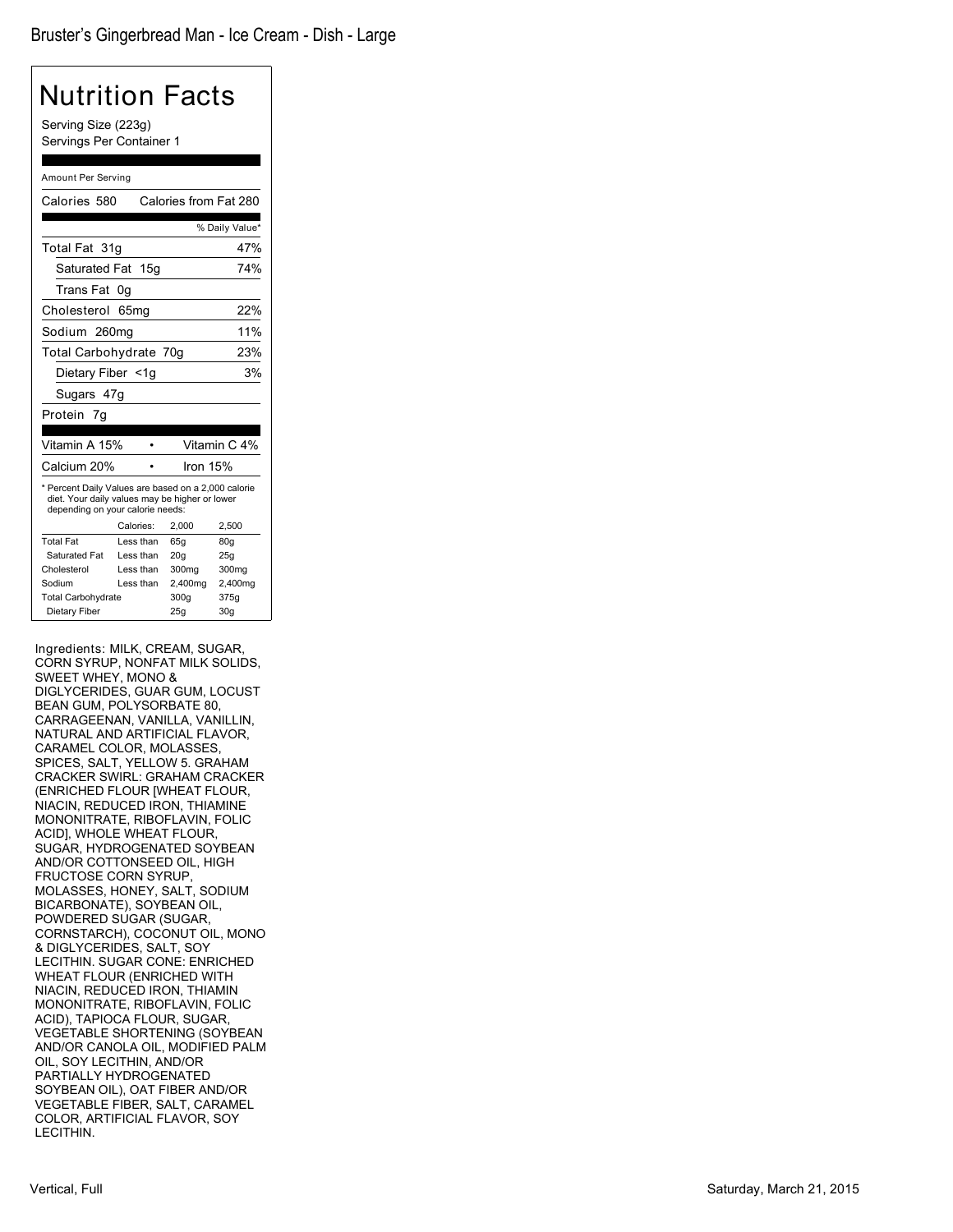| Nutrition Facts                                                                                                                           |           |                       |                |  |
|-------------------------------------------------------------------------------------------------------------------------------------------|-----------|-----------------------|----------------|--|
| Serving Size (293g)<br>Servings Per Container 1                                                                                           |           |                       |                |  |
|                                                                                                                                           |           |                       |                |  |
| Amount Per Serving                                                                                                                        |           |                       |                |  |
| Calories 760                                                                                                                              |           | Calories from Fat 370 |                |  |
|                                                                                                                                           |           |                       | % Daily Value* |  |
| Total Fat 41q                                                                                                                             |           |                       | 63%            |  |
| Saturated Fat                                                                                                                             | 20q       |                       | 99%            |  |
| Trans Fat 0g                                                                                                                              |           |                       |                |  |
| Cholesterol 85mg                                                                                                                          |           |                       | 29%            |  |
|                                                                                                                                           |           |                       |                |  |
| Sodium 340mg                                                                                                                              |           |                       | 14%            |  |
| Total Carbohydrate 90g                                                                                                                    |           |                       | 30%            |  |
| 4%<br>Dietary Fiber <1g                                                                                                                   |           |                       |                |  |
| Sugars 62g                                                                                                                                |           |                       |                |  |
| Protein 9g                                                                                                                                |           |                       |                |  |
|                                                                                                                                           |           |                       |                |  |
| Vitamin A 20%                                                                                                                             |           |                       | Vitamin C 6%   |  |
| Calcium 30%                                                                                                                               |           | Iron 20%              |                |  |
| * Percent Daily Values are based on a 2,000 calorie<br>diet. Your daily values may be higher or lower<br>depending on your calorie needs: | Calories: | 2,000                 | 2,500          |  |
| <b>Total Fat</b>                                                                                                                          | Less than | 65g                   | 80g            |  |
| <b>Saturated Fat</b>                                                                                                                      | Less than | 20g                   | 25g            |  |
| Cholesterol                                                                                                                               | Less than | 300mg                 | 300mg          |  |
| Sodium                                                                                                                                    | Less than | 2,400mg               | 2,400mg        |  |
| <b>Total Carbohydrate</b>                                                                                                                 |           | 300q                  | 375g           |  |
| Dietary Fiber<br>25g<br>30 <sub>g</sub>                                                                                                   |           |                       |                |  |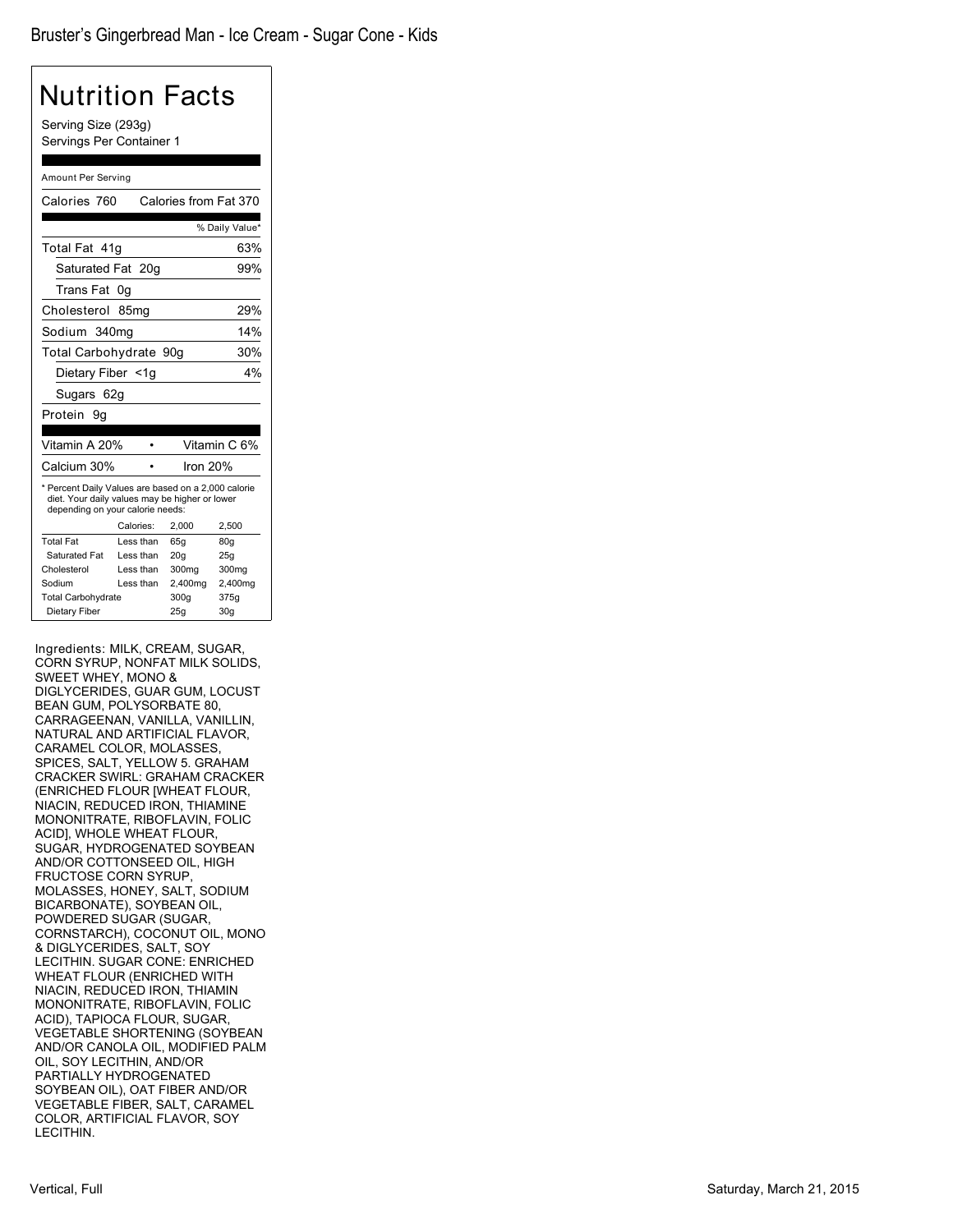| Serving Size (240g)<br>Servings Per Container 1<br>Amount Per Serving<br>Calories from Fat 300<br>Calories 660<br>% Daily Value*<br>Total Fat 34g<br><b>Saturated Fat</b><br>16 <sub>q</sub><br>Trans Fat 0q<br>Cholesterol 75mg<br>Sodium 240mg<br>Total Carbohydrate 81g<br>Dietary Fiber <1g<br>Sugars 54g<br>Protein 8q<br>Vitamin C 4%<br>Vitamin A 15%<br>٠<br>Calcium 20%<br>Iron 15%<br>* Percent Daily Values are based on a 2,000 calorie<br>diet. Your daily values may be higher or lower<br>depending on your calorie needs:<br>Calories:<br>2,500<br>2,000<br><b>Total Fat</b><br>Less than<br>65q<br>80 <sub>g</sub><br>Saturated Fat<br>Less than<br>20 <sub>g</sub><br>25g<br>Less than<br>Cholesterol<br>300mg<br>300mg<br>Sodium<br>Less than<br>2,400mg<br>2,400mg<br><b>Total Carbohydrate</b><br>300q<br>375g | Nutrition Facts |  |     |                 |
|-------------------------------------------------------------------------------------------------------------------------------------------------------------------------------------------------------------------------------------------------------------------------------------------------------------------------------------------------------------------------------------------------------------------------------------------------------------------------------------------------------------------------------------------------------------------------------------------------------------------------------------------------------------------------------------------------------------------------------------------------------------------------------------------------------------------------------------|-----------------|--|-----|-----------------|
|                                                                                                                                                                                                                                                                                                                                                                                                                                                                                                                                                                                                                                                                                                                                                                                                                                     |                 |  |     |                 |
|                                                                                                                                                                                                                                                                                                                                                                                                                                                                                                                                                                                                                                                                                                                                                                                                                                     |                 |  |     |                 |
|                                                                                                                                                                                                                                                                                                                                                                                                                                                                                                                                                                                                                                                                                                                                                                                                                                     |                 |  |     |                 |
|                                                                                                                                                                                                                                                                                                                                                                                                                                                                                                                                                                                                                                                                                                                                                                                                                                     |                 |  |     |                 |
|                                                                                                                                                                                                                                                                                                                                                                                                                                                                                                                                                                                                                                                                                                                                                                                                                                     |                 |  |     |                 |
|                                                                                                                                                                                                                                                                                                                                                                                                                                                                                                                                                                                                                                                                                                                                                                                                                                     |                 |  |     | 52%             |
|                                                                                                                                                                                                                                                                                                                                                                                                                                                                                                                                                                                                                                                                                                                                                                                                                                     |                 |  |     | 78%             |
|                                                                                                                                                                                                                                                                                                                                                                                                                                                                                                                                                                                                                                                                                                                                                                                                                                     |                 |  |     |                 |
|                                                                                                                                                                                                                                                                                                                                                                                                                                                                                                                                                                                                                                                                                                                                                                                                                                     |                 |  |     | 24%             |
|                                                                                                                                                                                                                                                                                                                                                                                                                                                                                                                                                                                                                                                                                                                                                                                                                                     |                 |  |     | 10%             |
|                                                                                                                                                                                                                                                                                                                                                                                                                                                                                                                                                                                                                                                                                                                                                                                                                                     |                 |  |     | 27%             |
|                                                                                                                                                                                                                                                                                                                                                                                                                                                                                                                                                                                                                                                                                                                                                                                                                                     | 3%              |  |     |                 |
|                                                                                                                                                                                                                                                                                                                                                                                                                                                                                                                                                                                                                                                                                                                                                                                                                                     |                 |  |     |                 |
|                                                                                                                                                                                                                                                                                                                                                                                                                                                                                                                                                                                                                                                                                                                                                                                                                                     |                 |  |     |                 |
|                                                                                                                                                                                                                                                                                                                                                                                                                                                                                                                                                                                                                                                                                                                                                                                                                                     |                 |  |     |                 |
|                                                                                                                                                                                                                                                                                                                                                                                                                                                                                                                                                                                                                                                                                                                                                                                                                                     |                 |  |     |                 |
|                                                                                                                                                                                                                                                                                                                                                                                                                                                                                                                                                                                                                                                                                                                                                                                                                                     |                 |  |     |                 |
|                                                                                                                                                                                                                                                                                                                                                                                                                                                                                                                                                                                                                                                                                                                                                                                                                                     |                 |  |     |                 |
|                                                                                                                                                                                                                                                                                                                                                                                                                                                                                                                                                                                                                                                                                                                                                                                                                                     |                 |  |     |                 |
|                                                                                                                                                                                                                                                                                                                                                                                                                                                                                                                                                                                                                                                                                                                                                                                                                                     |                 |  |     |                 |
|                                                                                                                                                                                                                                                                                                                                                                                                                                                                                                                                                                                                                                                                                                                                                                                                                                     |                 |  |     |                 |
|                                                                                                                                                                                                                                                                                                                                                                                                                                                                                                                                                                                                                                                                                                                                                                                                                                     |                 |  |     |                 |
|                                                                                                                                                                                                                                                                                                                                                                                                                                                                                                                                                                                                                                                                                                                                                                                                                                     |                 |  |     |                 |
|                                                                                                                                                                                                                                                                                                                                                                                                                                                                                                                                                                                                                                                                                                                                                                                                                                     |                 |  |     |                 |
|                                                                                                                                                                                                                                                                                                                                                                                                                                                                                                                                                                                                                                                                                                                                                                                                                                     | Dietary Fiber   |  | 25g | 30 <sub>g</sub> |

Ingredients: MILK, CREAM, SUGAR, CORN SYRUP, NONFAT MILK SOLIDS, SWEET WHEY, MONO & DIGLYCERIDES, GUAR GUM, LOCUST BEAN GUM, POLYSORBATE 80, CARRAGEENAN, VANILLA, VANILLIN, NATURAL AND ARTIFICIAL FLAVOR, CARAMEL COLOR, MOLASSES, SPICES, SALT, YELLOW 5. GRAHAM CRACKER SWIRL: GRAHAM CRACKER (ENRICHED FLOUR [WHEAT FLOUR, NIACIN, REDUCED IRON, THIAMINE MONONITRATE, RIBOFLAVIN, FOLIC ACID], WHOLE WHEAT FLOUR, SUGAR, HYDROGENATED SOYBEAN AND/OR COTTONSEED OIL, HIGH FRUCTOSE CORN SYRUP, MOLASSES, HONEY, SALT, SODIUM BICARBONATE), SOYBEAN OIL, POWDERED SUGAR (SUGAR, CORNSTARCH), COCONUT OIL, MONO & DIGLYCERIDES, SALT, SOY LECITHIN. WAFFLE CONE: ENRICHED BLEACHED WHEAT FLOUR (ENRICHED WITH NIACIN, REDUCED IRON, THIAMIN MONONITRATE, RIBOFLAVIN, FOLIC ACID), SUGAR, VEGETABLE SHORTENING (PARTIALLY HYDROGENATED SOYBEAN AND COTTONSEED OILS), WHOLE EGG, ARTIFICIAL FLAVOR (INCLUDING MALTODEXTRIN, MODIFIED CORNSTARCH, BUTTER, BUTTERMILK), DEXTROSE, SOY LECITHIN, ARTIFICIAL VANILLA FLAVOR.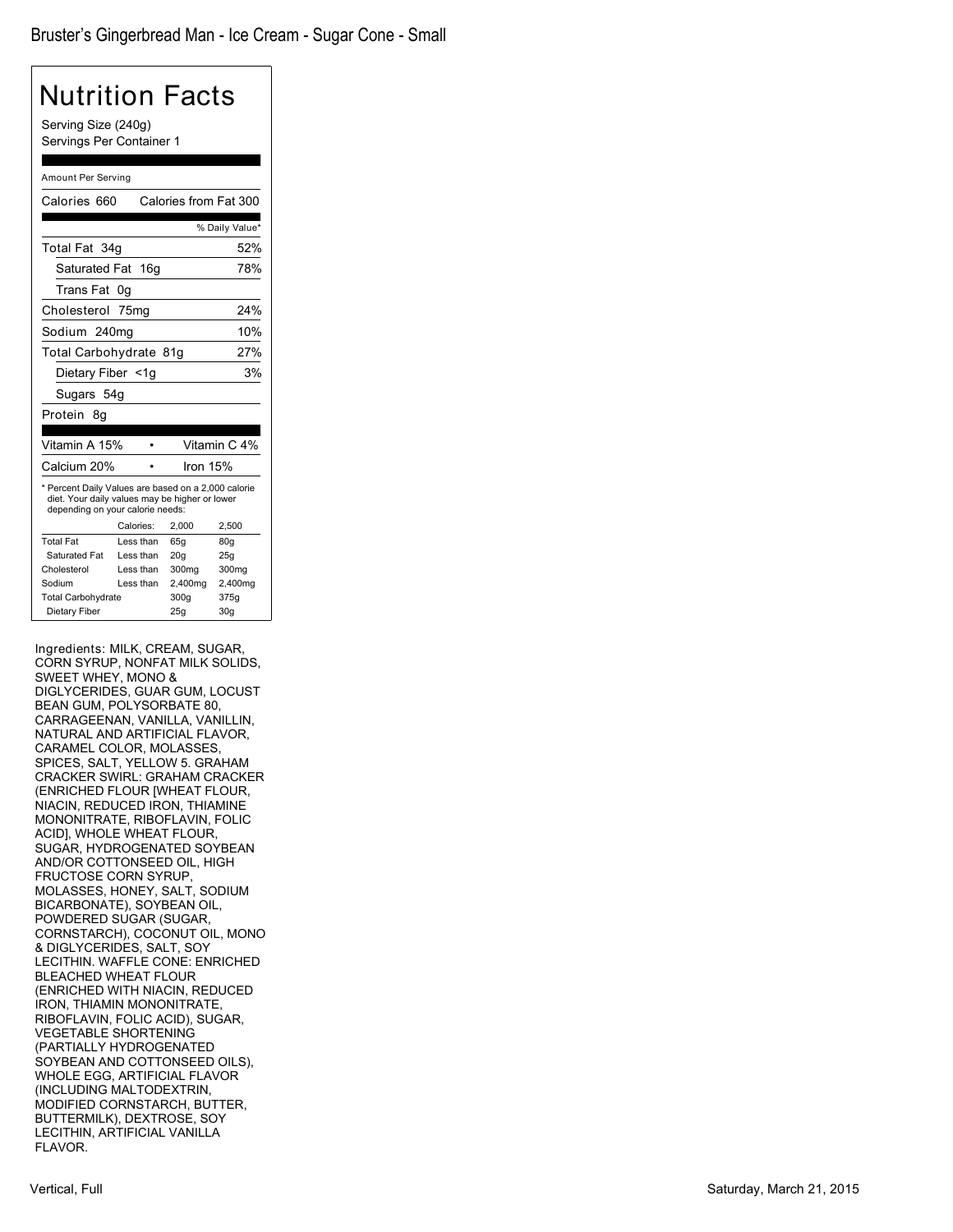| Serving Size (310g)<br>Servings Per Container 1                                                                                           |                        |            |                       |  |
|-------------------------------------------------------------------------------------------------------------------------------------------|------------------------|------------|-----------------------|--|
|                                                                                                                                           |                        |            |                       |  |
| Amount Per Serving                                                                                                                        |                        |            |                       |  |
| Calories 840                                                                                                                              |                        |            | Calories from Fat 400 |  |
|                                                                                                                                           |                        |            | % Daily Value*        |  |
| Total Fat 44q                                                                                                                             |                        |            | 68%                   |  |
| Saturated Fat                                                                                                                             | 20 <sub>q</sub>        |            | 102%                  |  |
| Trans Fat                                                                                                                                 | 0g                     |            |                       |  |
| Cholesterol                                                                                                                               | 95 <sub>mg</sub>       |            | 32%                   |  |
| Sodium 320mg                                                                                                                              |                        |            | 13%                   |  |
| Total Carbohydrate 100g                                                                                                                   |                        |            | 33%                   |  |
| Dietary Fiber <1g                                                                                                                         |                        |            | 4%                    |  |
|                                                                                                                                           |                        |            |                       |  |
| Sugars 69g                                                                                                                                |                        |            |                       |  |
| Protein<br>10q                                                                                                                            |                        |            |                       |  |
| Vitamin A 20%                                                                                                                             | ٠                      |            | Vitamin C 6%          |  |
| Calcium 25%                                                                                                                               |                        | Iron 20%   |                       |  |
| * Percent Daily Values are based on a 2,000 calorie<br>diet. Your daily values may be higher or lower<br>depending on your calorie needs: |                        |            |                       |  |
|                                                                                                                                           | Calories:              | 2,000      | 2,500                 |  |
| <b>Total Fat</b><br>Saturated Fat                                                                                                         | Less than<br>Less than | 65g<br>20g | 80g<br>25g            |  |
| Cholesterol                                                                                                                               | Less than              | 300mg      | 300mg                 |  |
| Sodium                                                                                                                                    | Less than              | 2,400mg    | 2,400mg               |  |
| <b>Total Carbohydrate</b>                                                                                                                 |                        | 300g       | 375g                  |  |
| Dietary Fiber<br>25q<br>30q                                                                                                               |                        |            |                       |  |

CORN SYRUP, NONFAT MILK SOLIDS, SWEET WHEY, MONO & DIGLYCERIDES, GUAR GUM, LOCUST BEAN GUM, POLYSORBATE 80, CARRAGEENAN, VANILLA, VANILLIN, NATURAL AND ARTIFICIAL FLAVOR, CARAMEL COLOR, MOLASSES, SPICES, SALT, YELLOW 5. GRAHAM CRACKER SWIRL: GRAHAM CRACKER (ENRICHED FLOUR [WHEAT FLOUR, NIACIN, REDUCED IRON, THIAMINE MONONITRATE, RIBOFLAVIN, FOLIC ACID], WHOLE WHEAT FLOUR, SUGAR, HYDROGENATED SOYBEAN AND/OR COTTONSEED OIL, HIGH FRUCTOSE CORN SYRUP, MOLASSES, HONEY, SALT, SODIUM BICARBONATE), SOYBEAN OIL, POWDERED SUGAR (SUGAR, CORNSTARCH), COCONUT OIL, MONO & DIGLYCERIDES, SALT, SOY LECITHIN. WAFFLE CONE: ENRICHED BLEACHED WHEAT FLOUR (ENRICHED WITH NIACIN, REDUCED IRON, THIAMIN MONONITRATE, RIBOFLAVIN, FOLIC ACID), SUGAR, VEGETABLE SHORTENING (PARTIALLY HYDROGENATED SOYBEAN AND COTTONSEED OILS), WHOLE EGG, ARTIFICIAL FLAVOR (INCLUDING MALTODEXTRIN, MODIFIED CORNSTARCH, BUTTER, BUTTERMILK), DEXTROSE, SOY LECITHIN, ARTIFICIAL VANILLA FLAVOR.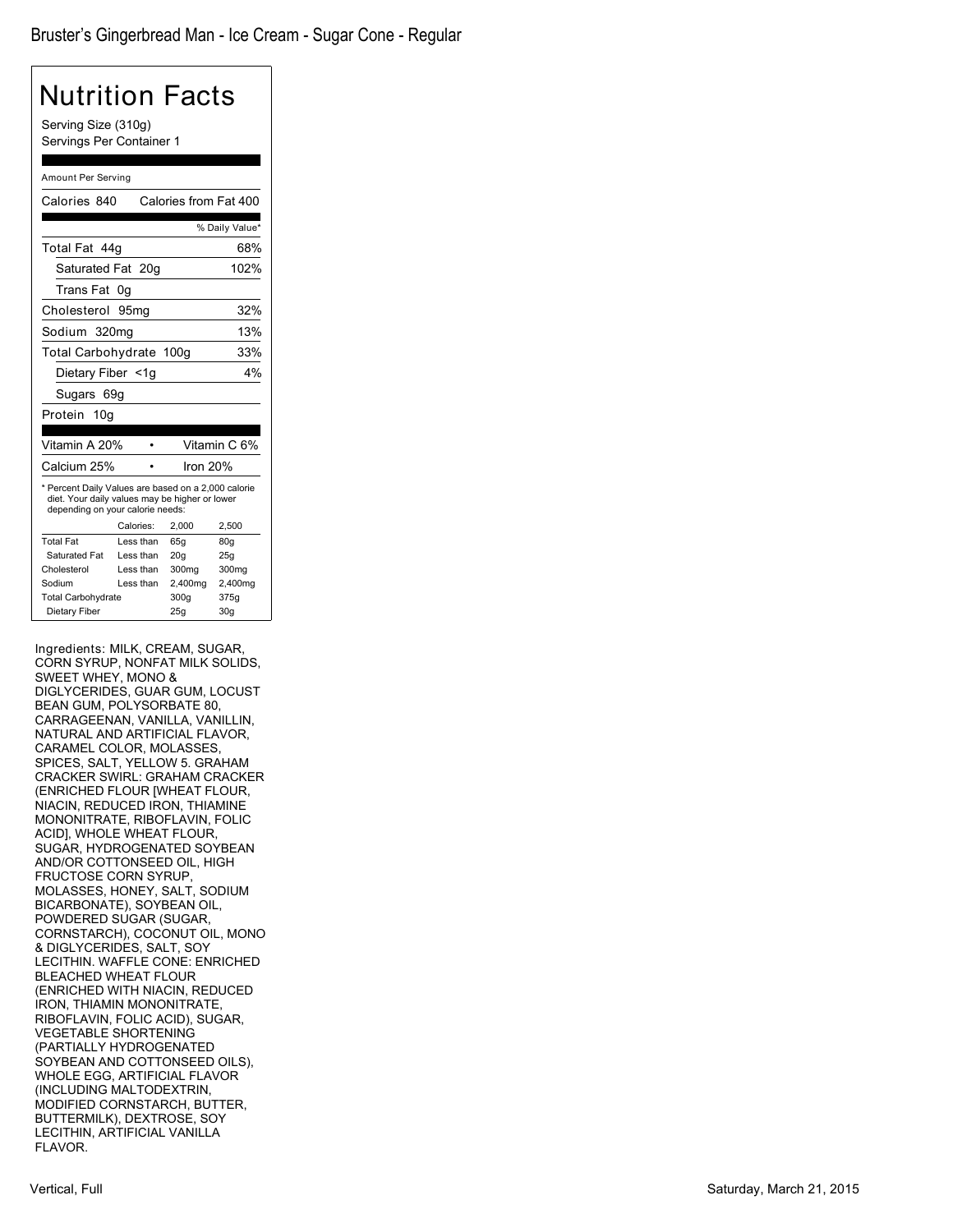| Serving Size (380g)<br>Servings Per Container 1<br>Amount Per Serving<br>Saturated Fat<br>25a<br>0q<br>115mg<br>Sodium 400mg<br>Total Carbohydrate 120g<br>Dietary Fiber<br>1g | Calories from Fat 490                                         | % Daily Value*<br>83%<br>127%<br>39%<br>17%<br>40%                                                                                                                                                                                                                     |
|--------------------------------------------------------------------------------------------------------------------------------------------------------------------------------|---------------------------------------------------------------|------------------------------------------------------------------------------------------------------------------------------------------------------------------------------------------------------------------------------------------------------------------------|
|                                                                                                                                                                                |                                                               |                                                                                                                                                                                                                                                                        |
|                                                                                                                                                                                |                                                               |                                                                                                                                                                                                                                                                        |
|                                                                                                                                                                                |                                                               |                                                                                                                                                                                                                                                                        |
|                                                                                                                                                                                |                                                               |                                                                                                                                                                                                                                                                        |
|                                                                                                                                                                                |                                                               |                                                                                                                                                                                                                                                                        |
|                                                                                                                                                                                |                                                               |                                                                                                                                                                                                                                                                        |
|                                                                                                                                                                                |                                                               |                                                                                                                                                                                                                                                                        |
|                                                                                                                                                                                |                                                               |                                                                                                                                                                                                                                                                        |
|                                                                                                                                                                                |                                                               |                                                                                                                                                                                                                                                                        |
|                                                                                                                                                                                |                                                               |                                                                                                                                                                                                                                                                        |
|                                                                                                                                                                                |                                                               | 5%                                                                                                                                                                                                                                                                     |
|                                                                                                                                                                                |                                                               |                                                                                                                                                                                                                                                                        |
|                                                                                                                                                                                |                                                               |                                                                                                                                                                                                                                                                        |
|                                                                                                                                                                                |                                                               |                                                                                                                                                                                                                                                                        |
|                                                                                                                                                                                |                                                               | Vitamin C 6%                                                                                                                                                                                                                                                           |
|                                                                                                                                                                                | lron 25%                                                      |                                                                                                                                                                                                                                                                        |
|                                                                                                                                                                                |                                                               |                                                                                                                                                                                                                                                                        |
|                                                                                                                                                                                | 2,000                                                         | 2,500                                                                                                                                                                                                                                                                  |
|                                                                                                                                                                                | 65q                                                           | 80g                                                                                                                                                                                                                                                                    |
|                                                                                                                                                                                |                                                               | 25g                                                                                                                                                                                                                                                                    |
|                                                                                                                                                                                |                                                               | 300mg<br>2,400mg                                                                                                                                                                                                                                                       |
|                                                                                                                                                                                |                                                               | 375g                                                                                                                                                                                                                                                                   |
|                                                                                                                                                                                |                                                               | 30 <sub>g</sub>                                                                                                                                                                                                                                                        |
|                                                                                                                                                                                | Calories:<br>Less than<br>Less than<br>Less than<br>Less than | * Percent Daily Values are based on a 2,000 calorie<br>diet. Your daily values may be higher or lower<br>depending on your calorie needs:<br>20 <sub>g</sub><br>300mg<br>2,400mg<br>300g<br>25g<br>Ingredients: MILK, CREAM, SUGAR,<br>CORN SYRUP. NONFAT MILK SOLIDS. |

CORN SYRUP, NONFAT MILK SOLIDS, SWEET WHEY, MONO & DIGLYCERIDES, GUAR GUM, LOCUST BEAN GUM, POLYSORBATE 80, CARRAGEENAN, VANILLA, VANILLIN, NATURAL AND ARTIFICIAL FLAVOR, CARAMEL COLOR, MOLASSES, SPICES, SALT, YELLOW 5. GRAHAM CRACKER SWIRL: GRAHAM CRACKER (ENRICHED FLOUR [WHEAT FLOUR, NIACIN, REDUCED IRON, THIAMINE MONONITRATE, RIBOFLAVIN, FOLIC ACID], WHOLE WHEAT FLOUR, SUGAR, HYDROGENATED SOYBEAN AND/OR COTTONSEED OIL, HIGH FRUCTOSE CORN SYRUP, MOLASSES, HONEY, SALT, SODIUM BICARBONATE), SOYBEAN OIL, POWDERED SUGAR (SUGAR, CORNSTARCH), COCONUT OIL, MONO & DIGLYCERIDES, SALT, SOY LECITHIN. WAFFLE CONE: ENRICHED BLEACHED WHEAT FLOUR (ENRICHED WITH NIACIN, REDUCED IRON, THIAMIN MONONITRATE, RIBOFLAVIN, FOLIC ACID), SUGAR, VEGETABLE SHORTENING (PARTIALLY HYDROGENATED SOYBEAN AND COTTONSEED OILS), WHOLE EGG, ARTIFICIAL FLAVOR (INCLUDING MALTODEXTRIN, MODIFIED CORNSTARCH, BUTTER, BUTTERMILK), DEXTROSE, SOY LECITHIN, ARTIFICIAL VANILLA FLAVOR.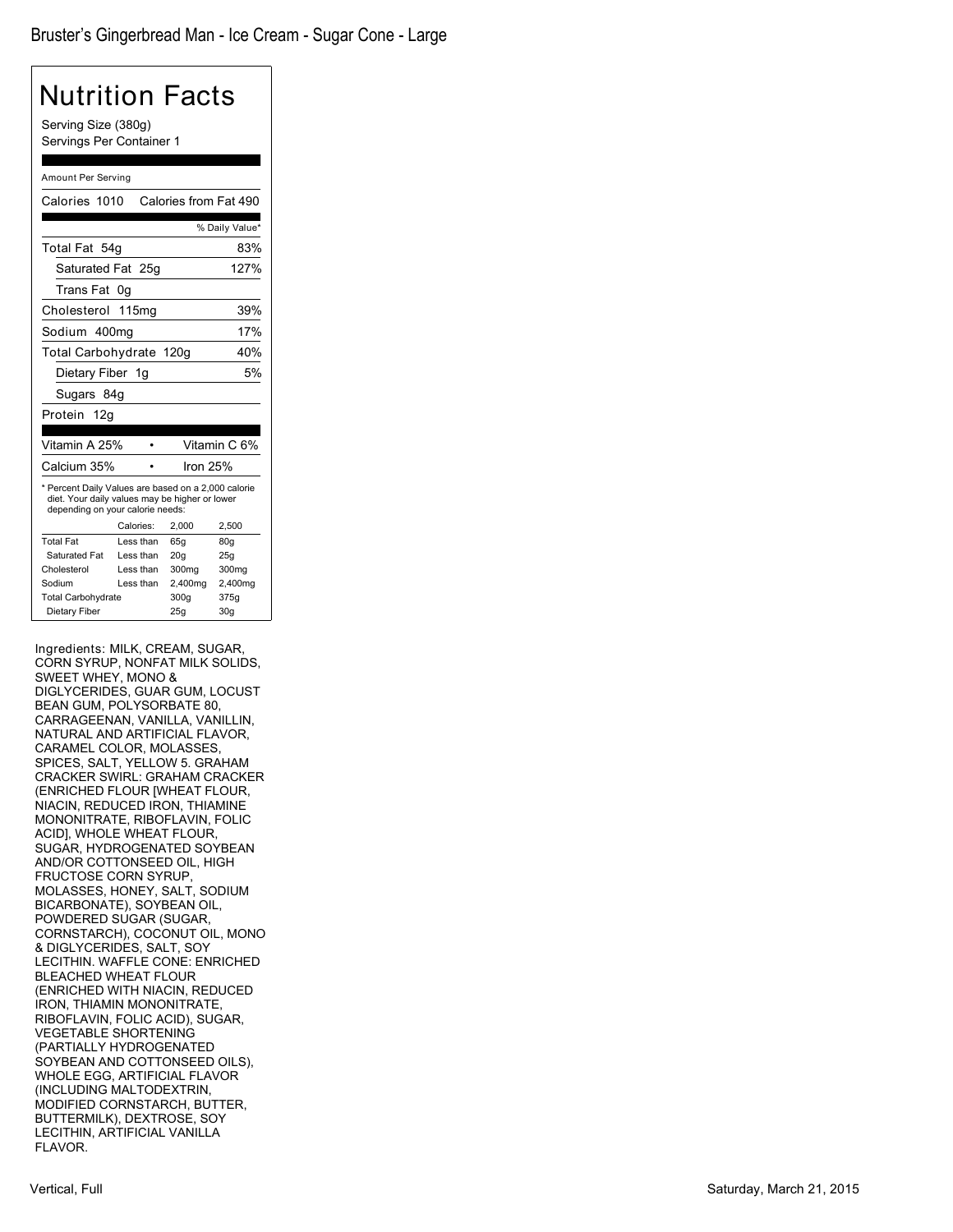## **Nutrition Facts** Serving Size (146g) Servings Per Container 1 **Amount Per Serving Calories** 380 Calories from Fat 180 **% Daily Value\* Total Fat** 20g **32%** Saturated Fat 10g **49%** *Trans* Fat 0g **Cholesterol** 45mg **14% Sodium** 170mg **7% Total Carbohydrate** 44g **15%** Dietary Fiber 0g **2%** Sugars 30g **Protein** 5g Vitamin A 10% • Vitamin C 2% Calcium 15% • Iron 10% \* Percent Daily Values are based on a 2,000 calorie diet. Your daily values may be higher or lower depending on your calorie needs: Calories: 2,000 2,500 Total Fat Less than 65g 80g Saturated Fat Less than 20g 25g Cholesterol Less than 300mg 300mg Sodium Less than 2,400mg 2,400mg<br>Total Carbohydrate 300g 375g Total Carbohydrate 300g Dietary Fiber 25g 30g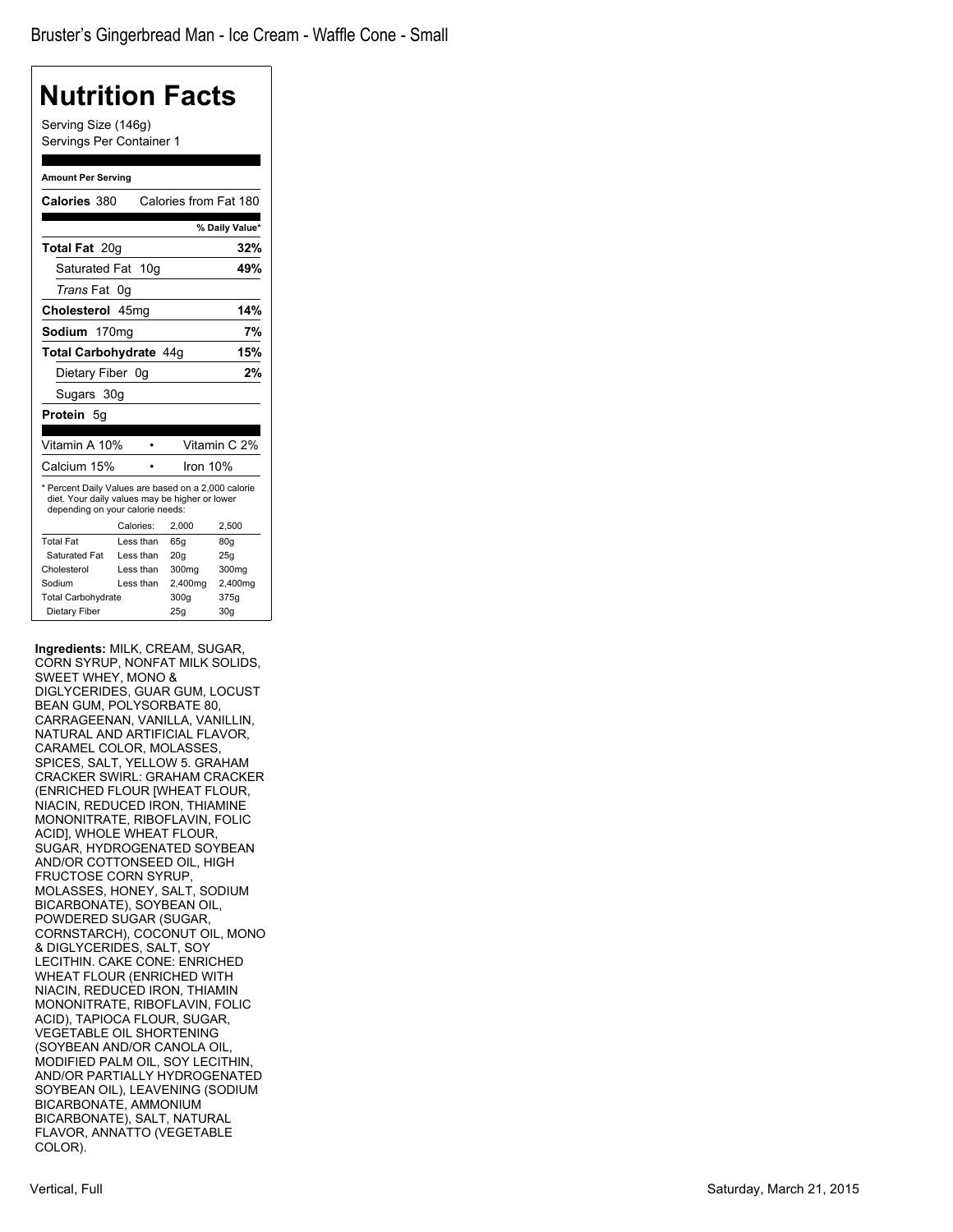| Nutrition Facts                                                                                                                           |                   |                       |                         |
|-------------------------------------------------------------------------------------------------------------------------------------------|-------------------|-----------------------|-------------------------|
| Serving Size (146g)<br>Servings Per Container 1                                                                                           |                   |                       |                         |
| <b>Amount Per Serving</b>                                                                                                                 |                   |                       |                         |
| Calories 380                                                                                                                              |                   | Calories from Fat 180 |                         |
|                                                                                                                                           |                   |                       | % Daily Value*          |
| <b>Total Fat 20g</b>                                                                                                                      |                   |                       | 32%                     |
| Saturated Fat                                                                                                                             | 10 <sub>g</sub>   |                       | 49%                     |
| <i>Trans</i> Fat                                                                                                                          | 0g                |                       |                         |
| Cholesterol 45mg                                                                                                                          |                   |                       | 14%                     |
| Sodium                                                                                                                                    | 170 <sub>mg</sub> |                       | 7%                      |
| Total Carbohydrate 44g                                                                                                                    |                   |                       | 15%                     |
| Dietary Fiber 0g                                                                                                                          |                   |                       | 2%                      |
| Sugars 30g                                                                                                                                |                   |                       |                         |
|                                                                                                                                           |                   |                       |                         |
| Protein 5g                                                                                                                                |                   |                       |                         |
| Vitamin A 10%                                                                                                                             |                   |                       | Vitamin C 2%            |
| Calcium 15%                                                                                                                               |                   | Iron $10%$            |                         |
| * Percent Daily Values are based on a 2,000 calorie<br>diet. Your daily values may be higher or lower<br>depending on your calorie needs: |                   |                       |                         |
|                                                                                                                                           | Calories:         | 2,000                 | 2,500                   |
| <b>Total Fat</b>                                                                                                                          | Less than         | 65g                   | 80g                     |
| Saturated Fat                                                                                                                             | Less than         | 20 <sub>g</sub>       | 25g                     |
| Cholesterol                                                                                                                               | Less than         | 300mg                 | 300mg                   |
| Sodium                                                                                                                                    | Less than         | 2,400mg               | 2,400mg                 |
| <b>Total Carbohydrate</b><br>Dietary Fiber                                                                                                |                   | 300q<br>25g           | 375g<br>30 <sub>g</sub> |
|                                                                                                                                           |                   |                       |                         |